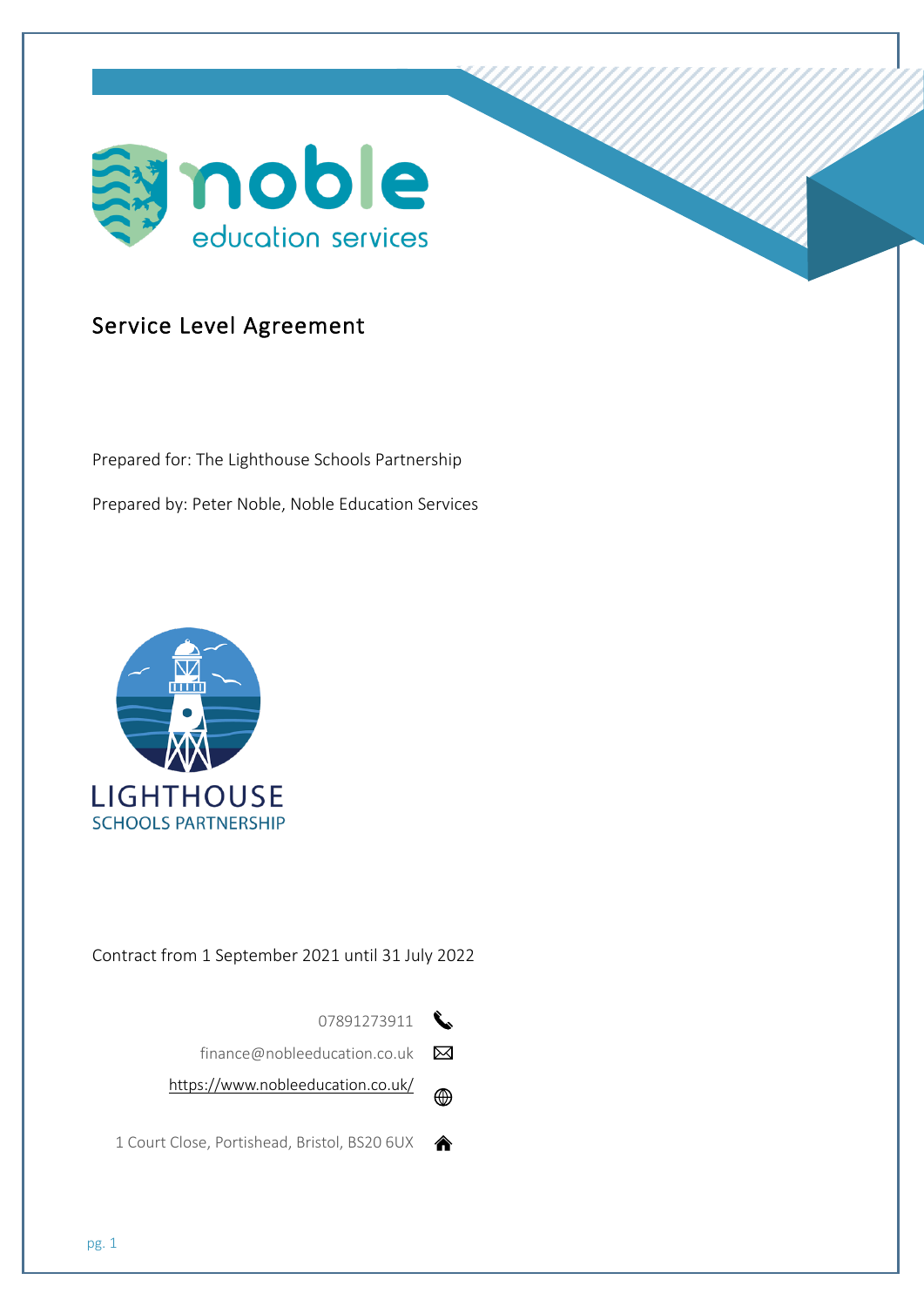#### **Service**

By purchasing a package from Noble Education Services (NES), The Lighthouse Schools Partnership access years of knowledge in all aspects of Education Welfare.

We will use our professional expertise to assist all schools across The Lighthouse Schools Partnership raise their school attendance and in turn raise pupil attainment.

NES also have extensive knowledge in areas of not only school attendance, but exclusions, child protection, court prosecutions, penalty notices, access to a wide variety of services including – High Impact Families, Youth Offending Team, Children and Mental Health Services, Social Care and Alternative Provision.

## **Benefits**

- We will offer an Education Welfare Officer to ensure consistent approaches across your schools;
- As a service we are confident that we can reduce persistent absence across your schools;
- Offer ongoing support, advice and ideas for improving school attendance across your schools;
- The opportunity to provide earlier intervention at primary level to reduce more entrenched issues later on;
- Flexibility to change priorities;
- Access to support and help on a wide range of issues 5 days a week via phone, email and possible visits;
- Casework and home visits, as well as liaison with other professionals working with your students;
- We ensure NES are fully up to date with new legislation and initiatives;
- NES are part of the national bodies of the *'National Association of Social Workers in Education'* (NASWE) and *'Association for Education Welfare Management' (*AEWM);
- We will also work with you and support where pupils are at risk of exclusion.

#### **Competitive**

- NES are a competitive and attractive cost wise compared to other services;
- We are flexible to the ever-changing needs of your school;
- NES has a proven reliable record.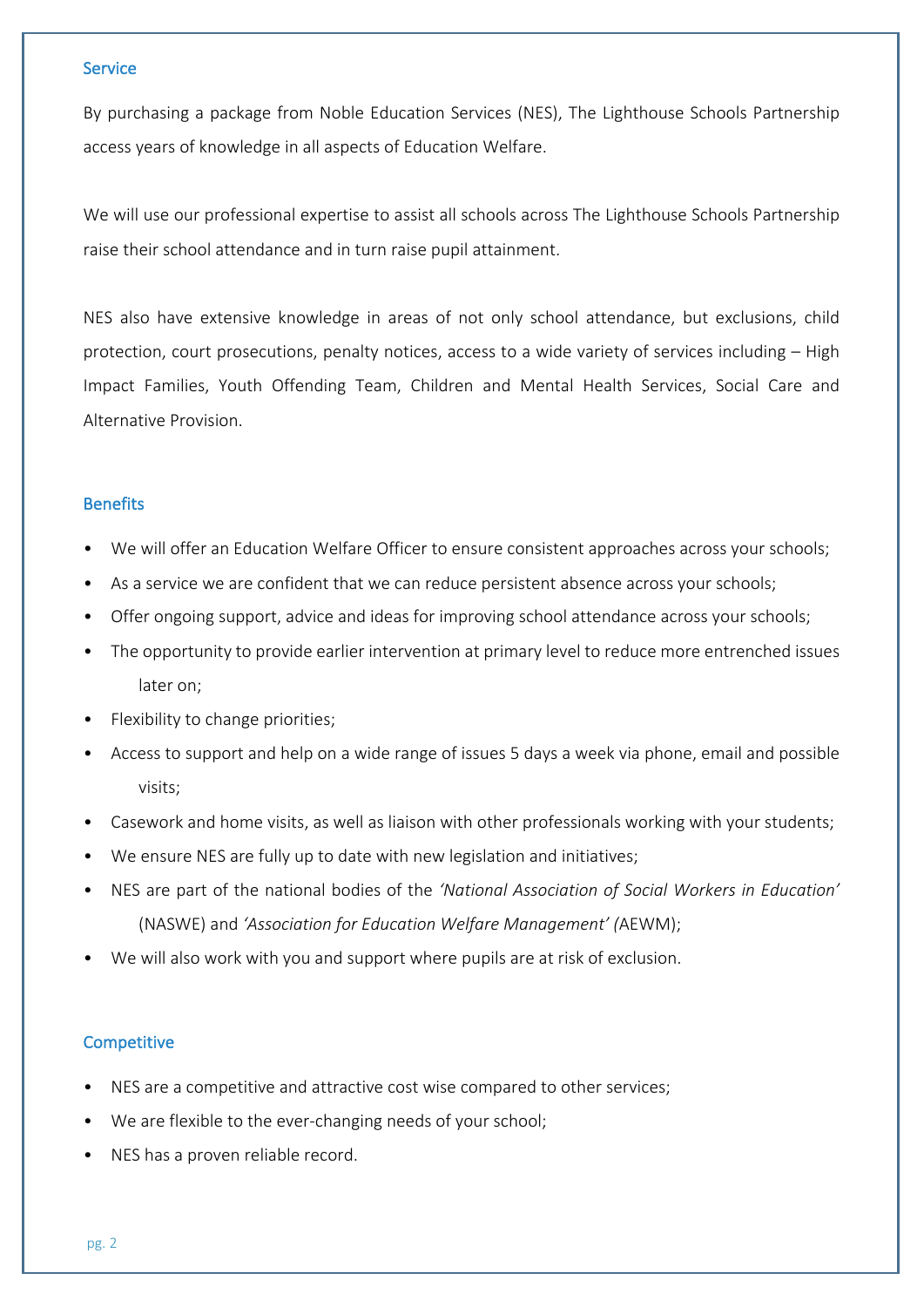#### **Services**

## In order to safeguard children and young people, NES can undertake:

•The tracking of pupils who have stopped attending and whereabouts are unknown;

•Casework for children identified as Children Missing Education (CME) – not on a school roll, but resident in the LA;

•Child Protection Case Conference attendance for referred cases, following requests by Social Care relating to pupils.

NES can provide a wide range of additional work, including individual casework, whole school attendance and support which can be tailored to meet the needs of schools and settings.

# Whole School Attendance and Support to Educational Settings:

•Link EWO meetings in the educational settings;

•Reviewing attendance issues to identify those requiring intervention;

b •Providing comprehensive data reports in support of review meetings;

•Completion of audits of whole setting procedures;

•Reviewing attendance policies;

•Undertaking preventative attendance surgeries for pupils with low-level absence;

•Supporting settings in their preparation for Ofsted visits, including data reports and attendance at meetings with Inspectors;

•Attendance at governor meetings and the completion of attendance reports;

•Targeted supervision/consultancy sessions for officers responsible for attendance;

•Bespoke training for school staff about their role, lone working, legislation, penalty notices and other associated tasks.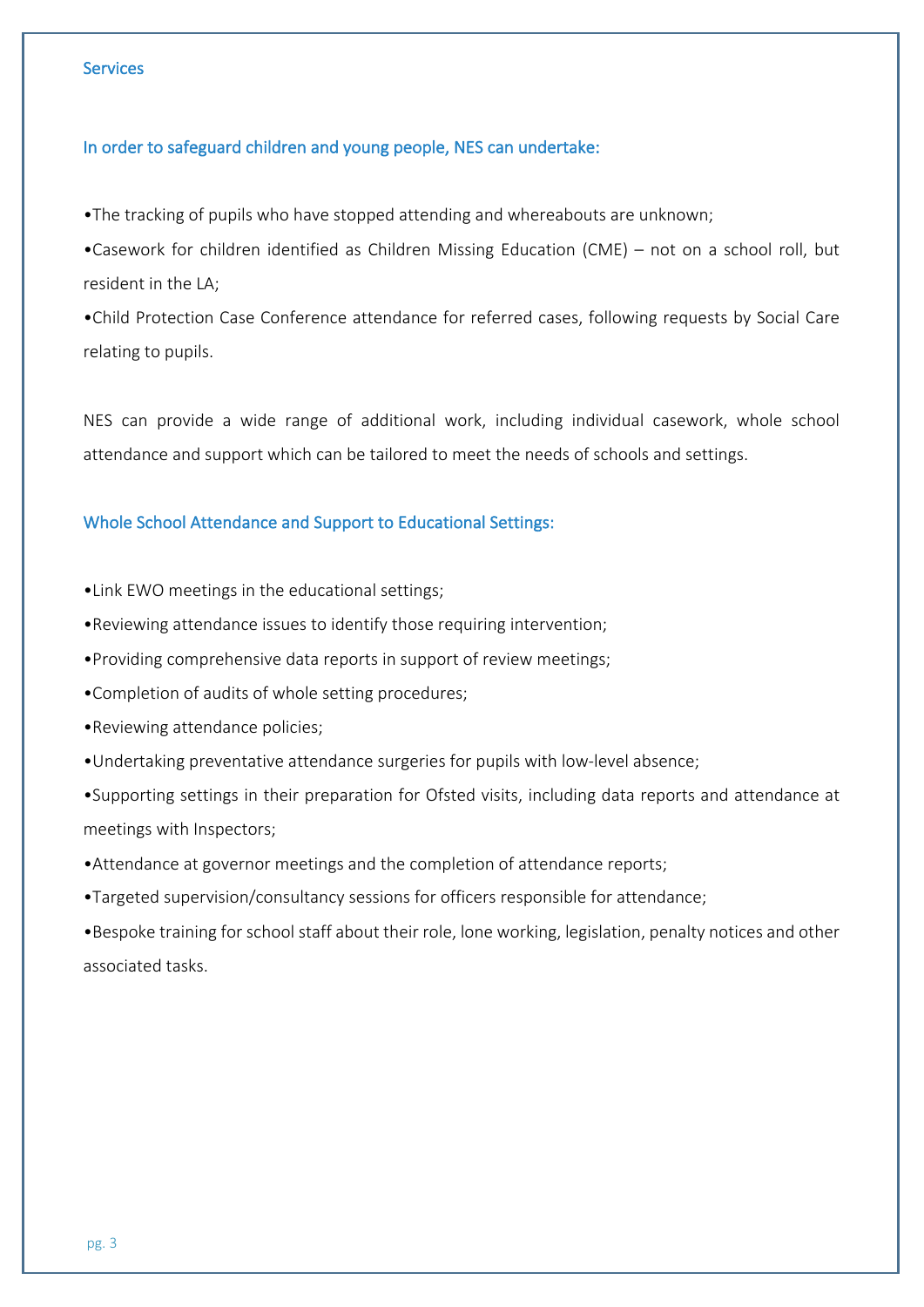#### Individual Casework

NES can undertake individual casework on behalf of schools and educational settings, which can include:

•Undertaking home visits;

•Undertaking assessments of the issues impacting on a child's school attendance with the parent/ carer;

•Developing Parenting Contracts and attendance plans for children with persistent absence;

•Documenting interventions and contact with parents to meet legal requirements;

•Writing witness statements based on the above evidence to present in court;

•Acting as a liaison with Legal Services regarding Prosecution for irregular attendance after witness statement completion;

•Preparing papers to lay before Magistrates;

#### Termination Clause

1. Non-performance/inefficiency: If the Service Provider is unable to perform as per this the Customer should make clear their dissatisfaction in writing. The Service Provider shall respond within one month and implement an improvement plan. If the service cannot be provided at all, for example, through insufficient staffing, the contract will be subject to immediate termination. \*\* In other circumstances termination of the contract should be resorted to only in case of unsatisfactory progress with the improvement plan. In this event the Customer will give three months' notice in writing of their intention to terminate the contract at which point the contact will terminate.

\*\*In the event of prolonged school closure such as one due to national disruption, flooding, or damage to buildings NES will adapt their service delivery to meet school need within the schools allocation ( where compliant with national advice or guidance of the day) for example use of virtual meetings, and ongoing contact with pupils and families. Where it isn't possible due to the school closure for all allocated hours to be used by school NES will where possible reallocate the hours to a later date. To maintain service delivery and business continuity NES will invoice in line with the SLA and require prompt payment.